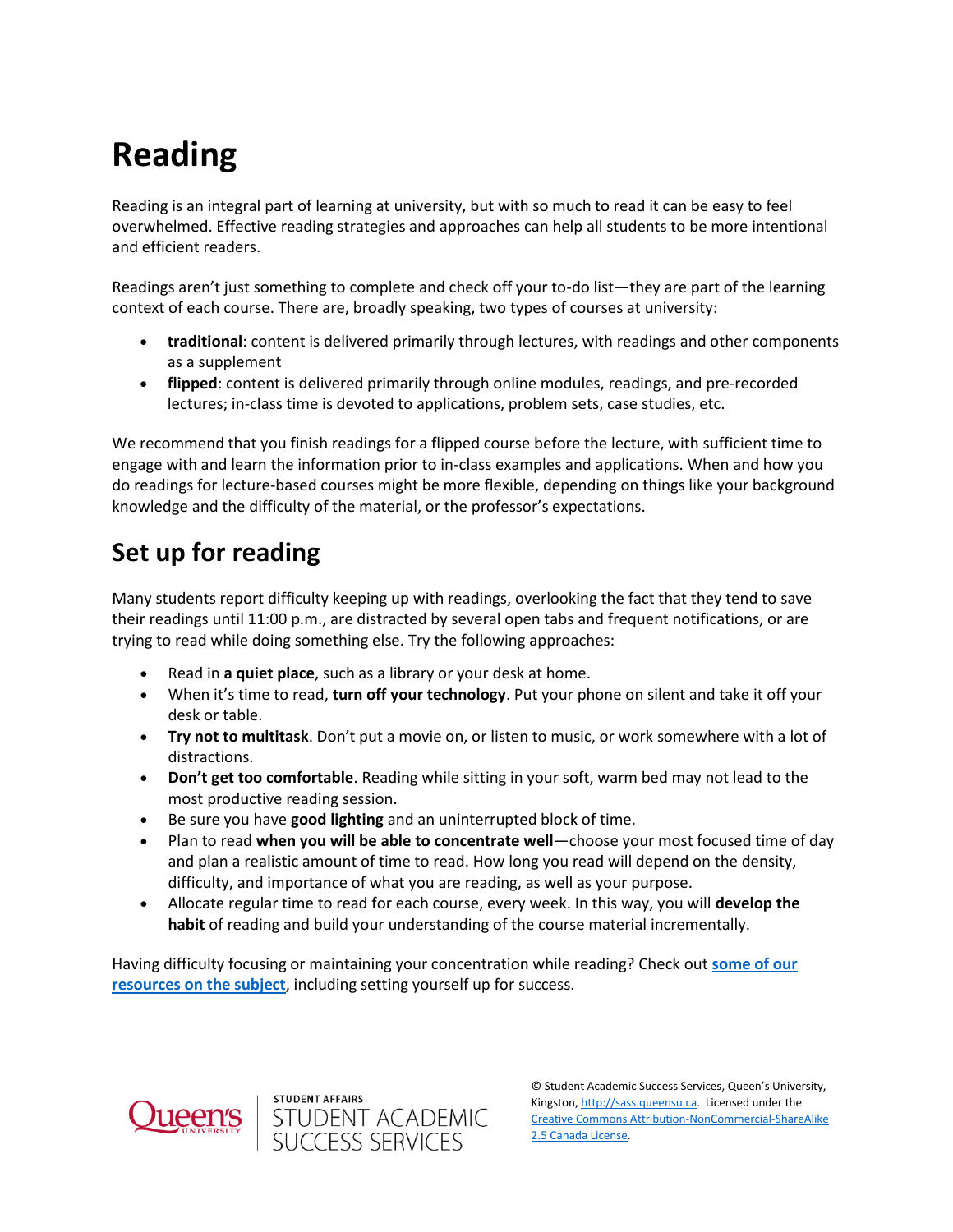### **Know your purpose**

Start by determining your purpose for reading a particular text. Ask yourself:

- **Why** are we being asked to read this?
- How does it **connect** to the lecture or tutorial content?
- What do I **already know** about this topic?
- How *important* is this reading for my learning?

Your purpose may also depend on the type of text you're reading. For example,

- in textbooks, your purpose may be **to clarify** the lecture material
- in scientific journals, it may be **to understand** procedural details and results
- in case studies, it may be **to identify common themes** and subsequent outcomes
- in literature, it may be **to identify themes, context, style, or structure**, or other literary devices.

The course learning objectives may also provide guidance as to the most important sources of information in the course.

Now, based on your purpose for reading, plan when and how to read.

## **When should I read?**

Many students wonder whether it's better to complete the readings before or after class. Neither is necessarily better: when you read depends on the structure of the class and on your purpose for reading.

Here's an example of when and how to read **for students who need to use the reading to learn and remember the information thoroughly**.

#### **Before reading**

Start by skimming the text as a **preview**. Your aim here is not to read every word, but to get the big picture of the reading. How long is it? How is it structured? Are there any tables or figures? Does the reading include an abstract, a summary, a list of key terms, or a set of practice questions?

**Make a plan**, starting with setting your purpose for reading. If your **purpose is to learn the material**, you might say,

"This chapter looks really long and dense. It's too much to read in one sitting. I'll read half now, in the next two hours, and then the other half this afternoon, when I have another two-hour block of time. That'll get the reading done before class. I'm going to have to **[take good notes](https://wp3-dev.its.queensu.ca/ha/sasswww/resources/note-taking)**, too, because I know this is a major topic in this course."





© Student Academic Success Services, Queen's University, Kingston[, http://sass.queensu.ca.](http://sass.queensu.ca/) Licensed under the [Creative Commons Attribution-NonCommercial-ShareAlike](http://creativecommons.org/licenses/by-nc-sa/2.5/ca/)  [2.5 Canada License.](http://creativecommons.org/licenses/by-nc-sa/2.5/ca/)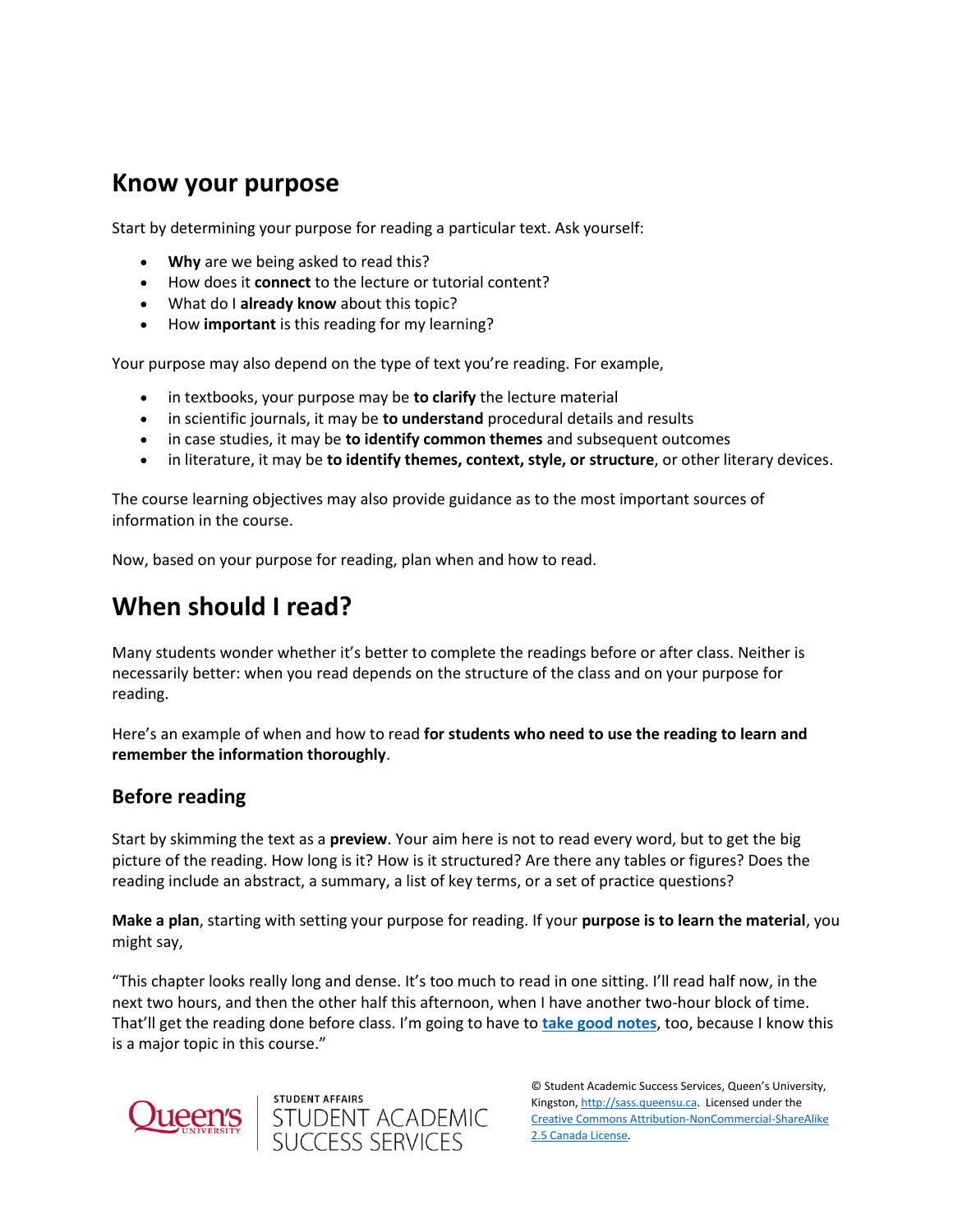#### **During reading**

Because you took the time to preview the text, you have a sense of what you are about to read. You identified the reading as dense and plan to read it over two sessions. Now, as you read to learn this material, reduce cognitive load by using the 3-step approach, paragraph by paragraph:

- **read** the paragraph or slide, focusing on understanding the material–don't write anything down yet.
- **take notes** on that paragraph (e.g., the main idea, key concepts, questions you have, connections to other material).
- **highlight** or colour-code the most important information (i.e., key terms or phrases). Aim to highlight no more than 20% of the text.

If you are using the SQ4R method, answer the header questions as you go, based on your purpose for reading.

#### **After reading**

When you've finished the reading, take a few minutes while the information is fresh in your mind to **summarize what you've read**. Keep it brief, about 4-6 sentences, and write it out in your own words. What was this reading about?

Then, when you've finished taking in information for that course for the week (i.e., from lectures and readings), **summarize again**: what did we learn this week? **Consolidate readings and lecture content** by making a 1-page summary or a mind map of that week's information. This summary will strongly support your understanding and ability to remember the information.

### **How to read**

Start by previewing the text to get an overview of the its structure and organization (e.g., headings, subheadings, summaries, key terms tables/figures, examples). Then, based on your purpose, choose to:

- skim to get the main ideas, or to check your understanding.
- read in-depth, spending more time on readings with unfamiliar, complex, or difficult content.
- read selectively if time is at a premium (e.g., focus on an article's abstract and conclusion). Depending on your purpose, you may need to read it more closely when you have more time.

Expect to read texts twice. First to get the gist and second to get a deeper understanding, making [notes](https://wp3-dev.its.queensu.ca/ha/sasswww/resources/note-taking) to reinforce your memory for the information.

Active reading helps you to be more efficient and effective. Read with your purpose in mind, and try:





© Student Academic Success Services, Queen's University, Kingston[, http://sass.queensu.ca.](http://sass.queensu.ca/) Licensed under the [Creative Commons Attribution-NonCommercial-ShareAlike](http://creativecommons.org/licenses/by-nc-sa/2.5/ca/)  [2.5 Canada License.](http://creativecommons.org/licenses/by-nc-sa/2.5/ca/)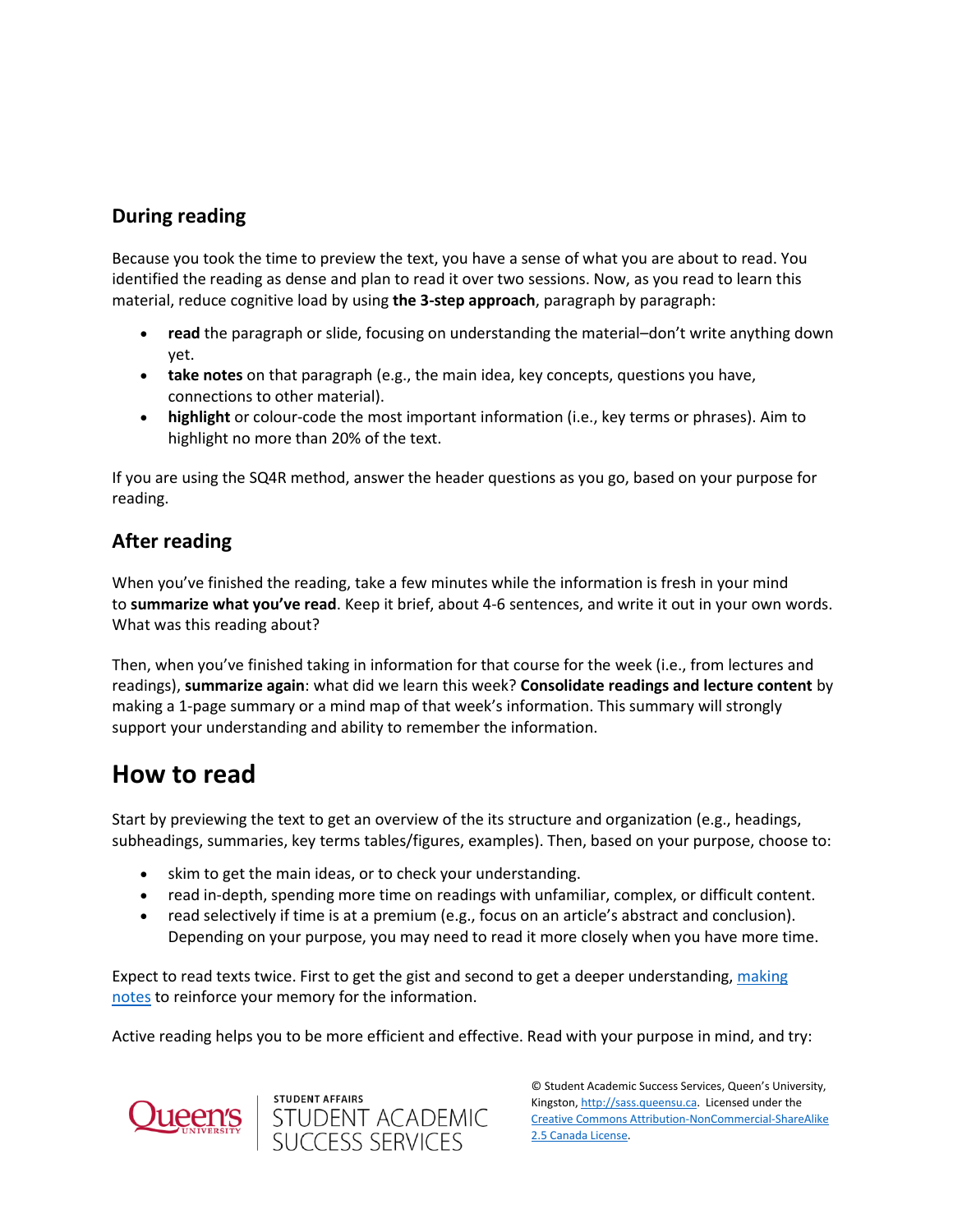- thinking about your own prior knowledge of the subject before you begin reading
- making connections to what you already know or what you've already covered on the subject as you read
- reducing distractions while you read
- limiting your goals for reading (e.g., read for 30 minutes, or read five pages thoroughly)
- checking your comprehension as you read (e.g., summarizing periodically, self-questioning)
- interacting with the information while you read by asking questions, starting an internal dialogue or making notes in the margins
- reading for understanding before taking notes (whole text, or paragraph by paragraph).

Many of the reading strategies we suggest support active reading.

# **Strategies and approaches**

#### **3-step approach**

The 3-step approach helps you focus and better understand what you're reading. It includes [note](https://wp3-dev.its.queensu.ca/ha/sasswww/resources/note-taking)[taking](https://wp3-dev.its.queensu.ca/ha/sasswww/resources/note-taking) but is also an effective guide for reading.

Paragraph by paragraph (or slide by slide, if completing a module or working through lecture slides), go one step at a time:

- read, focusing on understanding the material—don't write anything down yet.
- take notes (e.g., the main idea of that paragraph, any questions you have or connections you make)
- highlight or colour code the most important information (i.e., key terms or phrases). Aim to highlight no more than 20% of the text.

#### **SQ4R**

Use the SQ4R method to improve your ability to understand, retain, and concentrate on what you read. It includes [note-taking](https://wp3-dev.its.queensu.ca/ha/sasswww/resources/note-taking) but is also an effective guide for reading.

**Survey**

Skim to get a preview of the text you are about to read. How is it organized? What does it cover? Use elements like headings, visuals, key terms, summaries, and introductory sections (e.g., title, objectives) to help you.

**Question**

Try turning headings and subheadings into questions. Reading with a question in mind makes the process more active, supporting memory and concentration. It also helps you to identify the most important, relevant information. For example, "Properties of the Bernoulli distribution" becomes *What are the properties of the Bernoulli distribution?*

**Read and record**

Read section by section, seeking the answer to each question; focus on the main idea and the supporting information as it pertains to the question. Take notes as you go, in point form and in your own words.





© Student Academic Success Services, Queen's University, Kingston[, http://sass.queensu.ca.](http://sass.queensu.ca/) Licensed under the [Creative Commons Attribution-NonCommercial-ShareAlike](http://creativecommons.org/licenses/by-nc-sa/2.5/ca/)  [2.5 Canada License.](http://creativecommons.org/licenses/by-nc-sa/2.5/ca/)